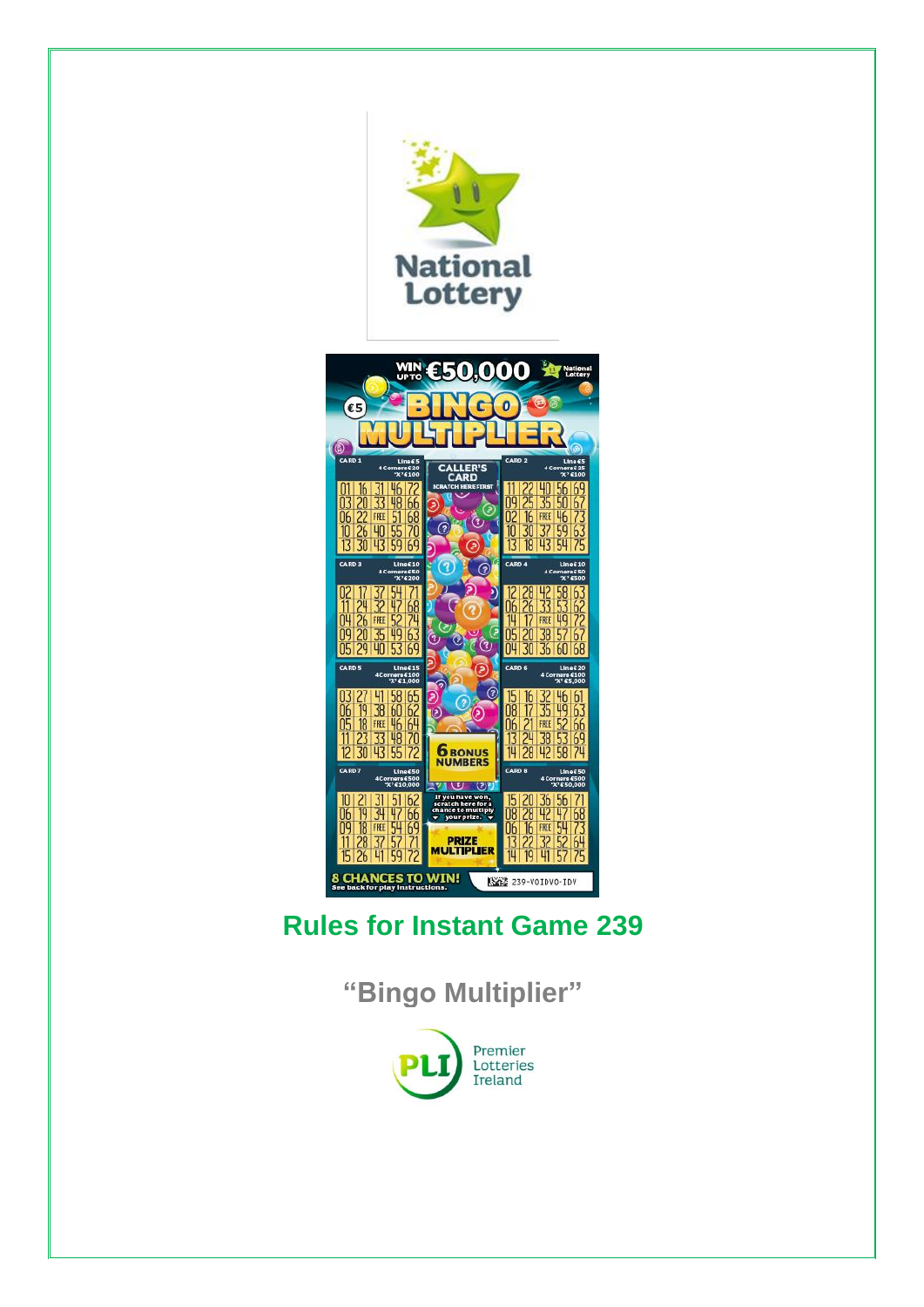**This page is deliberately blank.**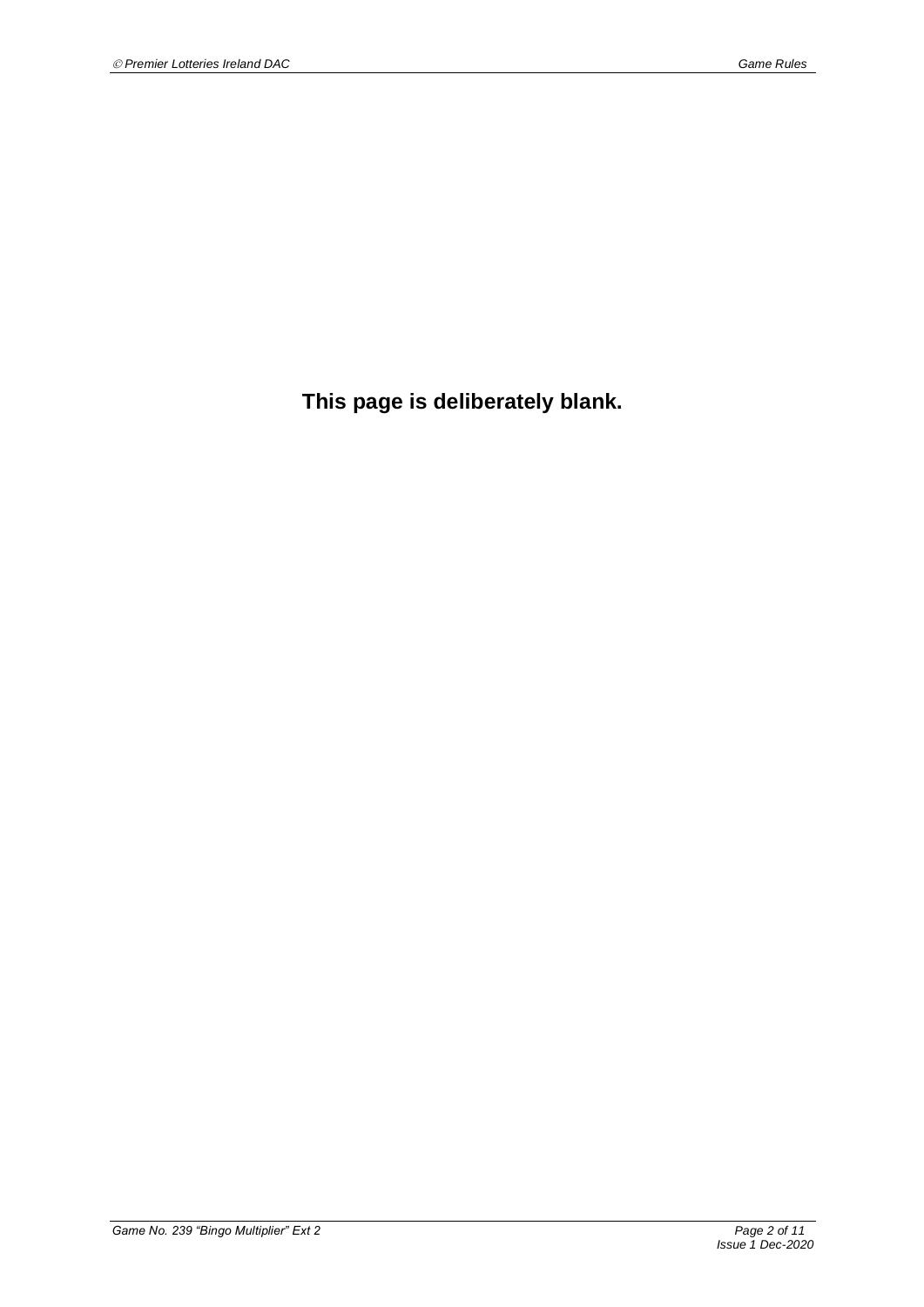# **The National Lottery**

# **Scheme No. 239**

#### **Rules for Instant Game No. 239 "Bingo Multiplier"**

The following sets forth the game rules for an instant lottery game (hereinafter known as "**Bingo Multiplier**") which is to be operated by Premier Lotteries Ireland Designated Activity Company (hereinafter known as "the Company") as part of The National Lottery.

The game will commence on a date to be announced, and will continue until the Company publicly announces a termination date.

These game rules have been approved by the Regulator in accordance with Section 45 of The National Lottery Act 2013.

#### **General**

- 1. These game rules are governed by The National Lottery Act 2013 and the General Rules for National Lottery Games.
- 2. The Company reserves the right to vary these game rules subject to the consent of the Regulator.
- 3. The official address to which correspondence must be sent is:

#### **The National Lottery**

**Abbey Street Lower DUBLIN 1**

4. A code of practice governing relations between participants in National Lottery games and the National Lottery is available to download from the National Lottery's website [www.lottery.ie.](http://www.lottery.ie/)

#### **Definitions**

The following words and terms will have the following meanings unless the context clearly indicates otherwise:

- 1. **Act** means The National Lottery Act 2013.
- 2. **Bar-code** means the machine-readable arrangement of numbers and parallel lines of different widths printed on the back of each Ticket which can be electronically scanned.
- 3. **Book** means a batch of 20 fan folded Tickets bearing a common Book number.
- 4. **Chief Executive** means the person appointed by the Company for the time being to be its Chief Executive or any other person to whom the Chief Executive's authority is lawfully delegated.
- 5. **Data Matrix Bar-code** means the machine-readable arrangement of numbers and black and white cells printed on the front of the Ticket under the scratch-off covering which can be electronically scanned for the purpose of validation.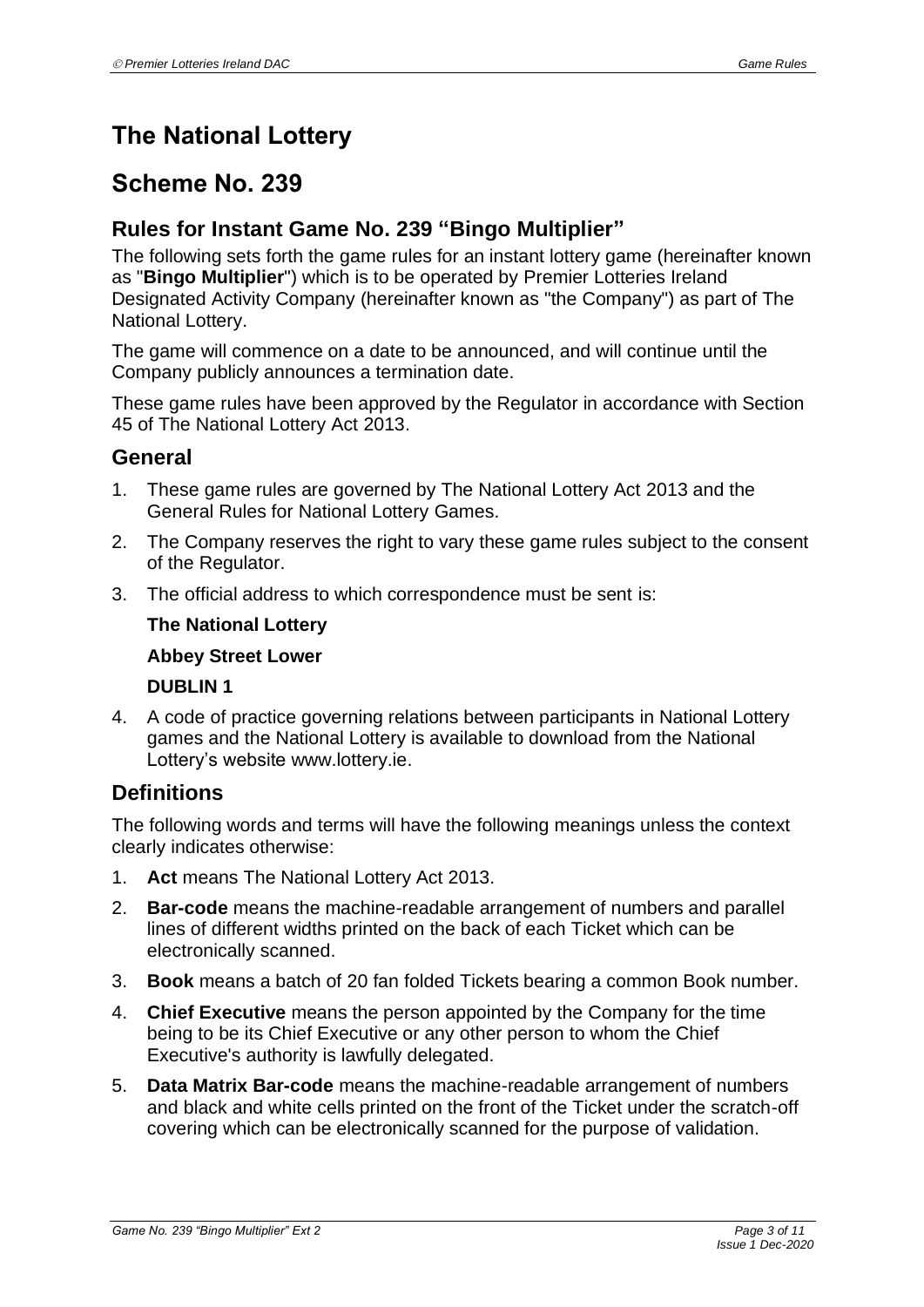- 6. **Game/Book/Ticket Number** means the 12-character numeric code printed to show on the front of the Ticket below the right-hand scratch-off areas and on the back of each Ticket.
- 7. **Instant Prize** means the prize that is won when, in any one or more of the smaller Play Areas, the numbers (including or excluding a FREE space) in a vertical, horizontal or diagonal line, or the four corner numbers, or all the numbers in an `X' shape (including a FREE space) correspond with the 'CALLER'S CARD' numbers and the 'BONUS NUMBERS' in the large Play Area (CALLER'S CARD) in the centre of the Ticket. The multiplier number revealed under the PRIZE MULTIPLIER Play Area, multiplies the total value of any Instant Prize(s) won on a single Ticket by the number revealed in the PRIZE MULTIPLIER Play Area.
- 8. **Play Area** means the large latex-covered panels in the centre of the Ticket which are referenced 'CALLER'S CARD' and 'Bonus Numbers', the eight Play Areas referenced 'CARD 1', 'CARD 2, 'CARD 3', 'CARD 4', 'CARD 5', 'CARD 6', 'CARD 7' and 'CARD 8', and the smaller Play Area at the bottom of the Ticket referenced 'PRIZE MULTIPLIER'.
- 9. **Play Symbols** mean the numbers and the word FREE which appear in the Play Areas. The Play Area in the centre of the Ticket will contain thirty six numbers (known as the 'CALLER'S CARD' numbers and 'BONUS NUMBERS') from the range 1 to 75 and each of the eight 'CARD' Play Areas will contain 24 numbers from the range 1 to 75, with a FREE space positioned in the centre of each 'CARD' Play Area, and the multiplier symbol along with it's matching caption which appears in the PRIZE MULTIPLIER Play Area.
- 10. **Regulator** means the person appointed as Regulator of the National Lottery under Section 7 of the Act or the Minister acting under Section 8 of the Act.
- 11. **Retail Sales Agent** means a person(s), corporate body or partnership appointed by the Company to be a National Lottery sales agent at specified location(s) under Section 42 of the Act.
- 12. **The Company** means Premier Lotteries Ireland Designated Activity Company.
- 13. **The Minister** means the minister for Public Expenditure and Reform or his successor in title.
- 14. **Ticket** means a National Lottery **Bingo Multiplier Ticket** issued by the Company for sale to the general public.
- 15. **Validation/Security Number** means the multi-digit numeric code which appears underneath the removable covering on the front of the Ticket and enables validation.
- 16. **Weighted Average Prize Percentage** means 67.00% of the value of all Tickets in the game.

#### **Governing Law And Rules**

In purchasing a Ticket, the Purchaser agrees to abide by the Law of Ireland, the Act, The General Rules for National Lottery Games and these Game Rules.

#### **Ticket Price**

The price of a **Bingo Multiplier** Ticket will be **€5**.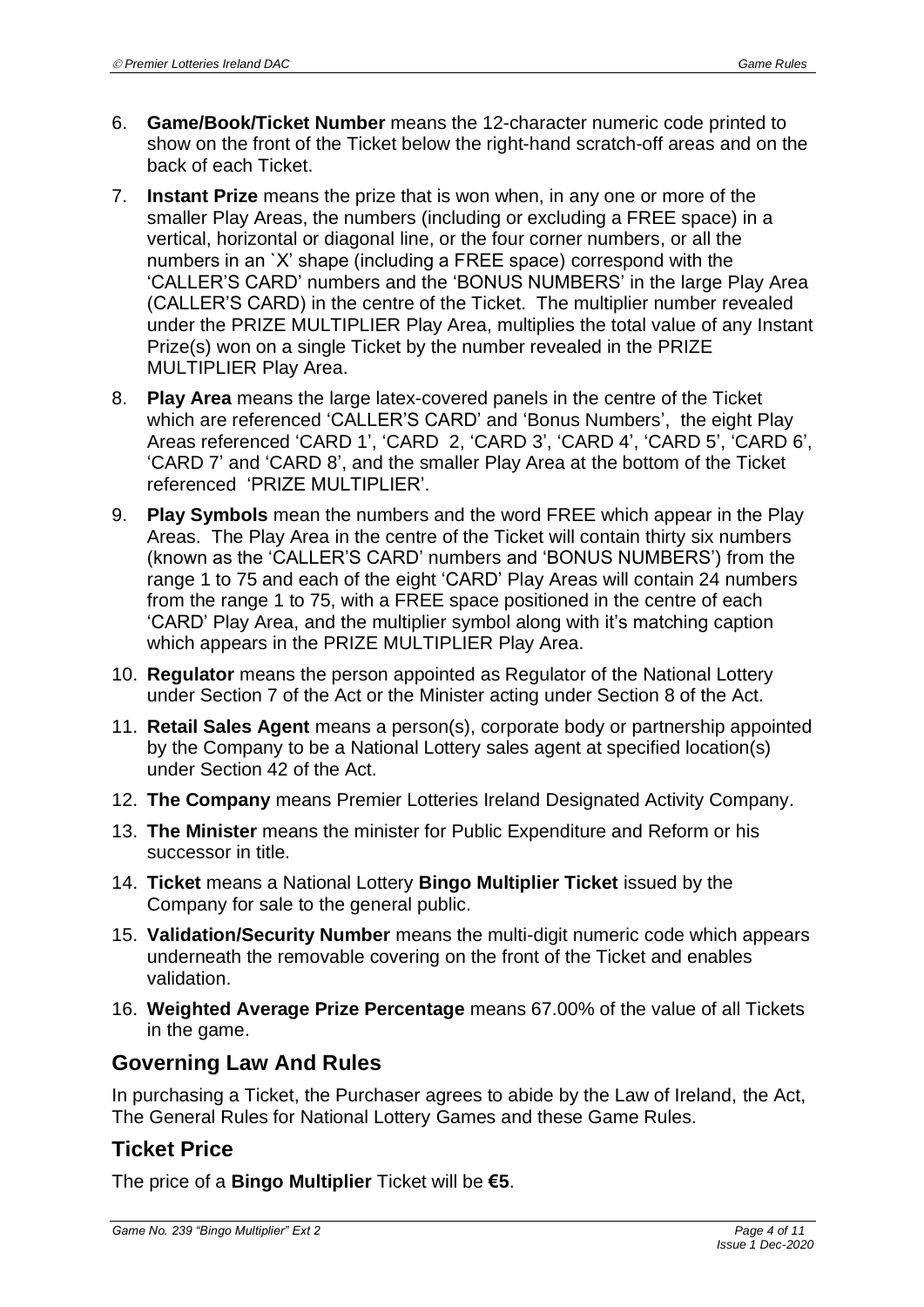# **Purchase And Prize Restrictions**

No Ticket shall be purchased by, and no Instant Prize shall be paid to, any officer or employee of the company or any contractor or sub-contractor involved in the production of **Bingo Multiplier** Tickets or any other person prohibited by the Act from purchasing, owning, or claiming on a Ticket.

#### **Prosecution**

Any person who alters or attempts to alter a Ticket with a view to obtaining an Instant Prize, or any person who purchases, owns, or claims on a Ticket and is not entitled to do so, is liable to criminal prosecution.

#### **Retail Sales Agent Conduct**

- 1. Retail Sales Agents are prohibited from exchanging Books with other Retail Sales Agents.
- 2. Prior to payment of any Instant Prize, Retail Sales Agents must verify the win through the Central Validation System.
- 3. Retail Sales Agents must denote completed payment of a winning Ticket by punching a hole through the Bar-code on the Ticket and retaining the Ticket until the Book has been sold.
- 4. Retail Sales Agents are prohibited by law from selling National Lottery Tickets to persons under 18 years of age.

#### **Determination of Prize Winners**

There are three ways of winning on a National Lottery **Bingo Multiplier** Ticket:

#### **Win Type 1**

Match all numbers (including or excluding a FREE space) in a complete horizontal, vertical or diagonal line on an individual 'CARD' corresponding with 'CALLER'S CARD' numbers and 'Bonus Numbers'.

#### **Win Type 2**

Match all numbers in all four corners on an individual 'CARD' corresponding with 'CALLER'S CARD' numbers and 'Bonus Numbers'.

#### **Win Type 3**

Match all numbers (including a FREE space) forming a corners to corners 'X' on an individual 'CARD' corresponding with 'CALLER'S CARD' numbers and 'Bonus Numbers'.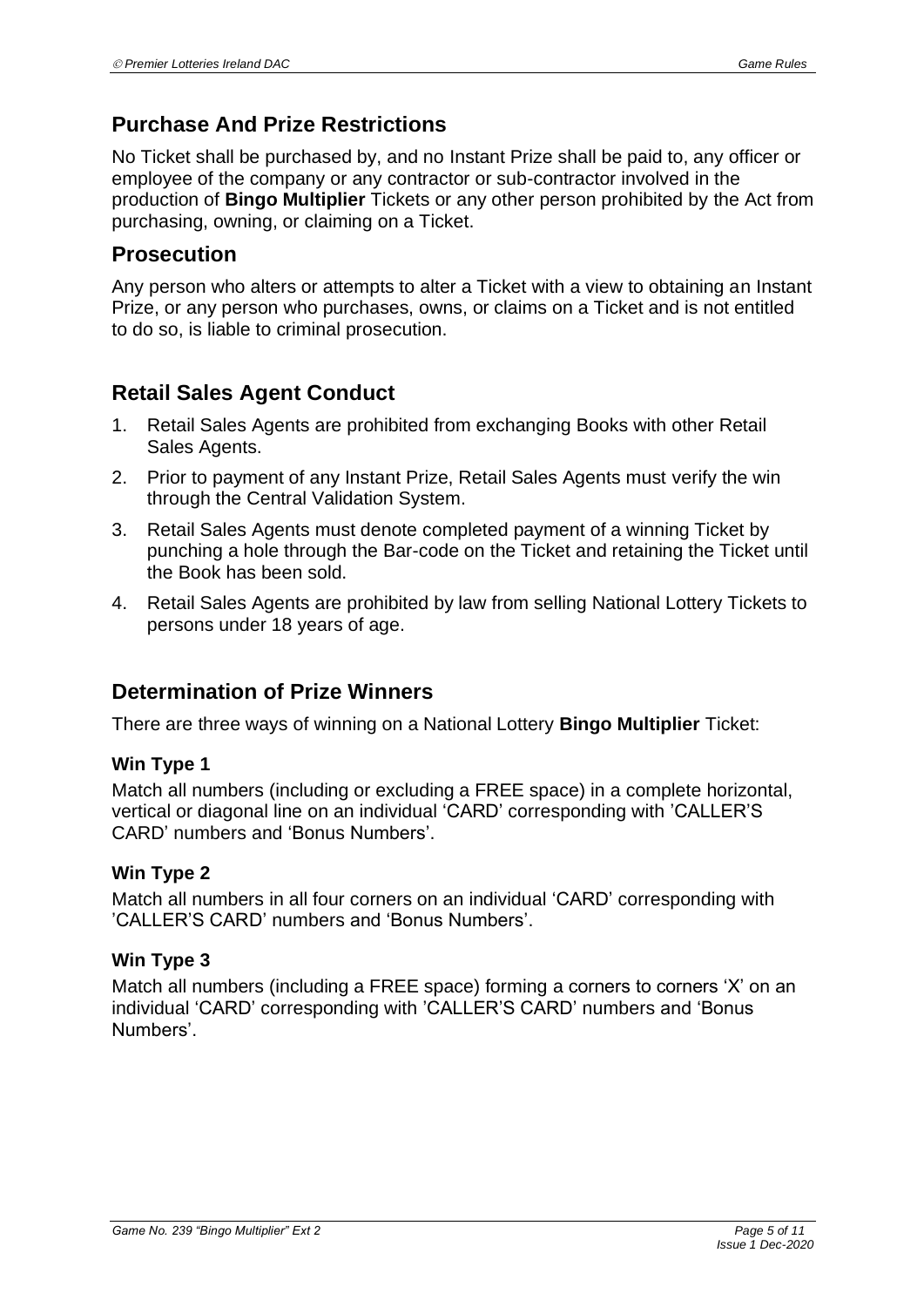The Instant Prize applicable to each win type is as follows:-

| <b>Win Type</b> | Card 1 | Card 2 | Card 3 | Card 4 | Card 5 | Card 6 | Card 7  | Card 8  |
|-----------------|--------|--------|--------|--------|--------|--------|---------|---------|
|                 |        |        |        |        |        |        |         |         |
| Line            | €5     | €5     | €10    | €10    | €15    | €20    | €50     | €50     |
|                 |        |        |        |        |        |        |         |         |
| 4               | €20    | €25    | €50    | €50    | €100   | €100   | €500    | €500    |
| <b>Corners</b>  |        |        |        |        |        |        |         |         |
| "Х"             | €100   | €100   | €200   | €500   | €1,000 | €5,000 | €10,000 | €50,000 |
|                 |        |        |        |        |        |        |         |         |

Players may win an Instant Prize on Cards 1, 2, 3, 4, 5, 6, 7 and 8 or any combination of win types on a single Bingo Multiplier Ticket, in which case the player shall be entitled to the sum of those Instant Prize amounts.

The owner of a Ticket containing a multiplier symbol under the PRIZE MULTIPLIER Play Area shall be entitled to multiply the total of their Instant Prize(s) by this number to get their final Instant Prize value. The multiplier symbols and their matching captions are derived from the following set:

#### 5X 10X 1X 2X 3X

Players can win up to six times on a **Bingo Multiplier** Ticket but can only win one win type on any of the eight referenced CARD Play Areas on each Ticket. In total there are eight chances to win on a **Bingo Multiplier** Ticket.

#### **Ticket Validation**

To be a valid National Lottery **Bingo Multiplier** Ticket the following conditions must be met:

- 1. Exactly thirty six Play Symbols must appear in the 'CALLER'S CARD' numbers and 'Bonus Numbers' Play Area and exactly twenty four Play Symbols and a free space must appear in each of the eight CARD Play Areas and one Play Symbol must appear in the Instant Prize Multiplier Play Area of the Ticket.
- 2. Each of the Play Symbols must be present in its entirety, must be fully legible, and must be printed in grey/black ink.
- 3. The Validation/Security Number must be present in its entirety, must be fully legible, must be printed in grey/black ink and must correspond, using the Company's codes, to the apparent Play Symbols on the Ticket.
- 4. The Ticket must be fully intact.
- 5. The Game/Book Ticket/Number must be present in its entirety, must be fully legible and must be printed in grey/black ink.
- 6. The Bar-code must be present in its entirety, must be readable and must be printed in grey/black ink.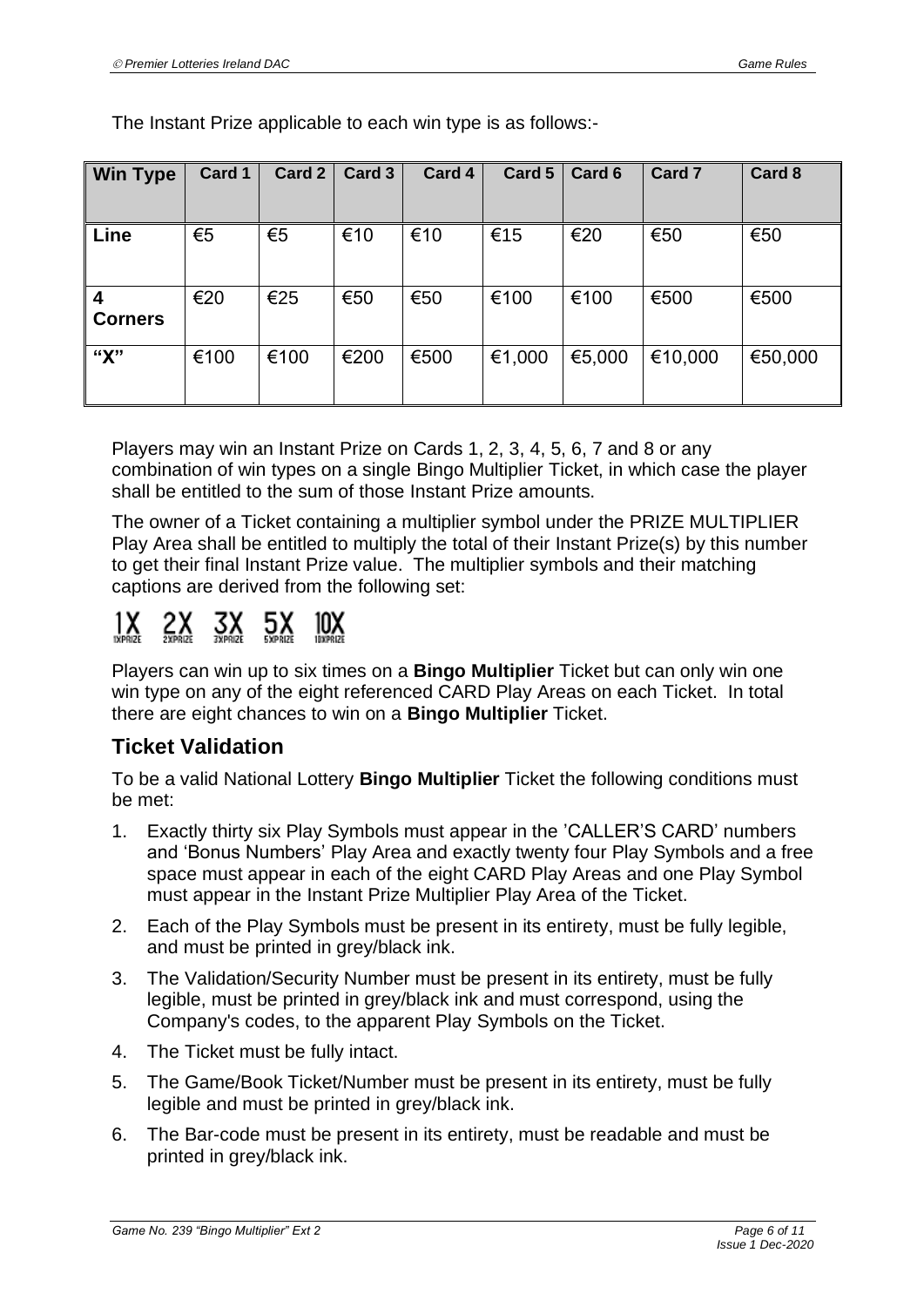- 7. The Data Matrix Bar-code must be present in its entirety, must be readable and must be printed in grey/black ink.
- 8. The Ticket must not be mutilated, altered, unreadable, or tampered with in any manner.
- 9. The Ticket must not be counterfeit in whole or in part.
- 10. The Ticket must have been issued by the Company in an authorised manner.
- 11. The Ticket must not be stolen.
- 12. The Ticket must have been purchased through an authorised Retail Sales Agent and be purchased before the official close of Game.
- 13. The Play Symbols, Game/Book Ticket/Number and Validation/Security Number must be right-side-up and not reversed in any manner.
- 14. The Ticket must be complete, not blank, or partially blank, must not have a hole punched through it, must not be miscut, must not be marked void, and must have exactly two hundred and twenty nine Play Symbols, exactly eight free spaces, exactly one Validation/Security Number and exactly one Game/Book Ticket/Number on both the front and the back.
- 15. The Validation/Security Number of all winning Tickets must appear on the Company's official file, and only one Instant Prize payment will be made on any individual winning Ticket.
- 16. The Ticket must not be misregistered, defective, or produced in error.
- 17. Each of the Play Symbols appearing on the Ticket must be printed in accordance with the official font schedule for Game 239 Bingo Multiplier as agreed between the Company and the Ticket Manufacturer.
- 18. The Validation/Security Number must be printed in accordance with the official font schedule for Game 239 Bingo Multiplier as agreed between the Company and the Ticket Manufacturer.
- 19. The Game/Book Ticket/Number must be printed in accordance with the official font schedule for Game 239 Bingo Multiplier as agreed between the Company and the Ticket Manufacturer.
- 20. The display printing must not be irregular in any respect.
- 21. The Ticket must pass all additional confidential validation tests of the Company. Any Ticket not passing all the validation tests mentioned is void and is ineligible for any Instant Prize. In all cases of doubt, the decision of the Company will be final and binding. However, the Company may, at its discretion, replace an invalid Ticket with an unplayed Ticket or Tickets. Should a defective Ticket be purchased, the only responsibility of the Company shall be the replacement of the defective Ticket with an unplayed Ticket of equivalent sales price.

#### **Ticket Responsibility**

- 1. The Company will not be responsible for lost or stolen Tickets.
- 2. The Company will not be responsible for Tickets redeemed in error for a lower Instant Prize at a Retail Sales Agent location. In the event that the matter cannot be resolved directly with the relevant Retail Sales Agent, then the winner can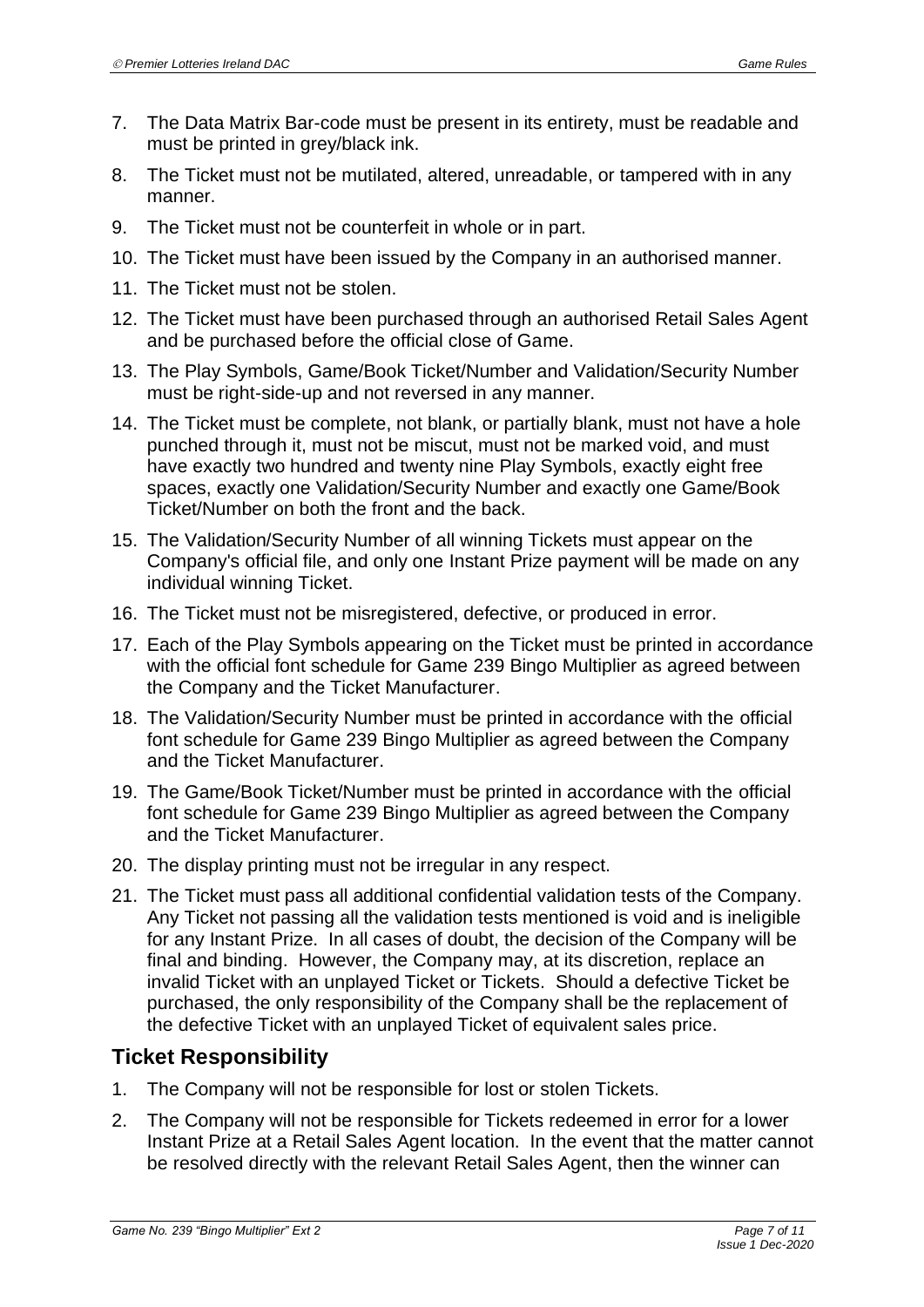contact the Company requesting that the Company follow up with the Retail Sales Agent, as appropriate.

- 3. The Company shall not be obliged to pay any Instant Prizes which are not claimed within 90 days of the game end announcement.
- 4. Where a winning Ticket is presented either to the Company or its authorised Retail Sales Agent by a person other than the purchaser and the Ticket passes all the Company's validation tests, the payment of the Instant Prize shall discharge the Company from any liability to the purchaser. In all other cases, the Company will be discharged from any liability after payment of Instant Prizes.

## **Payment of Prizes**

- 1. Instant Prizes of €5, €10, €15, €20, €25, €50 and €100 may be redeemed:
	- a) in exchange for a completed winning Ticket and following Ticket validation procedure at:
		- any Retail Sales Agent; and
		- all Prize Claim Centre Agents; and
		- National Lottery Headquarters; or
	- b) by posting the signed Ticket complete with name and address, to the Company's headquarters at the claimant's sole risk.
- 2. Instant Prizes of €200, €500 and €1,000 may be redeemed:
	- a) in exchange for a completed winning Ticket and following Ticket validation procedure at:
		- a Retail Sales Agent, with the Retail Sales Agent's consent; and
		- all Prize Claim Centre Agents;
		- National Lottery Headquarters; or
	- b) by posting the signed Ticket complete with name and address, to the Company's headquarters at the claimant's sole risk (for Instant Prizes of €500 and €1,000 a copy of suitable Photo ID (e.g. current passport, current driving Licence etc.) must be included).
- 3. Instant Prizes of €5,000 and €10,000 may be redeemed:
	- a) in exchange for a completed winning Ticket and following Ticket validation procedure at all Prize Claim Centre Agents; or
	- b) in exchange for a completed winning Ticket and following Ticket validation procedure in person at the Company's headquarters; or
	- c) by posting the Ticket, together with a completed claim form and a copy of suitable Photo ID (e.g. current passport, driving licence etc.), to the Company's headquarters at the claimant's sole risk.
- 4. Instant Prizes of €50,000 must be claimed in person at the Company's headquarters, in exchange for a completed winning Ticket and following Ticket validation procedure.
- 5. A list of the Prize Claim Centre Agents is available at www.lottery.ie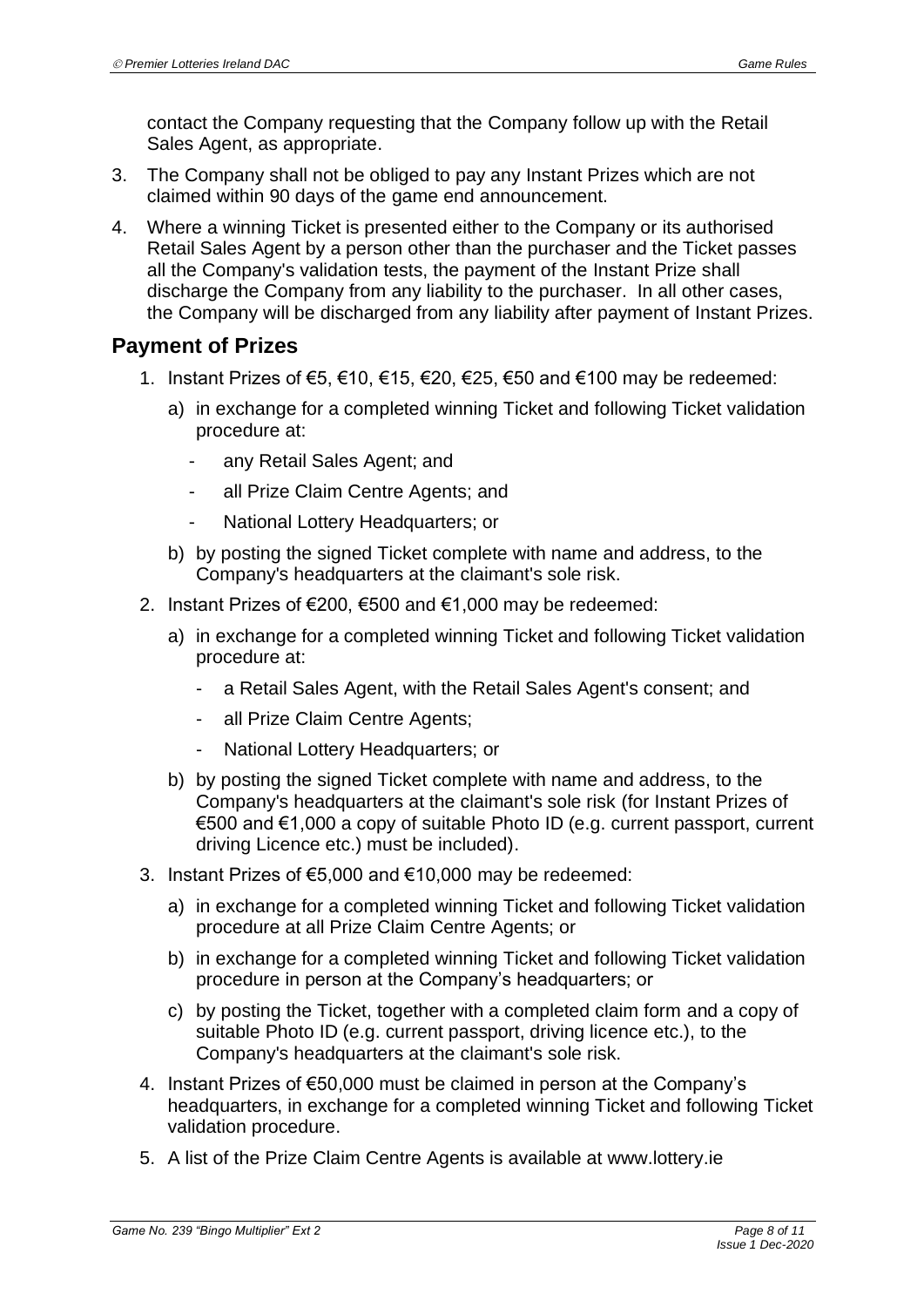- 6. Instant Prizes must be claimed within 90 days of the announced end of the game.
- 7. The Company will be discharged from any liability after payment or posting of Instant Prizes.
- 8. After the expiration of 90 days from the announced end of the game, unclaimed Instant Prizes will be forfeited. For Instant Prizes which may only be claimed from Prize Claim Centre Agents or from the Company's headquarters in the event that the 90th day falls on a Saturday, Sunday or public holiday, the time limit shall expire at 5.30 pm on the next working day. The unclaimed prize money shall be allocated to a special reserve fund to be utilised by the Company in accordance with the National Lottery Licence.

#### **Instant Prizes**

- 1. The total number of Instant Prizes in the game as designed shall be no less than 508,216.
- 2. The total value of all Instant Prizes in the game represents 67.00% of the value of all Tickets in the game, being the Weighted Average Prize Percentage.
- 3. The odds of winning an Instant Prize are 1 in 3.54 on average.
- 4. At time of purchase some Instant Prizes may have already been won.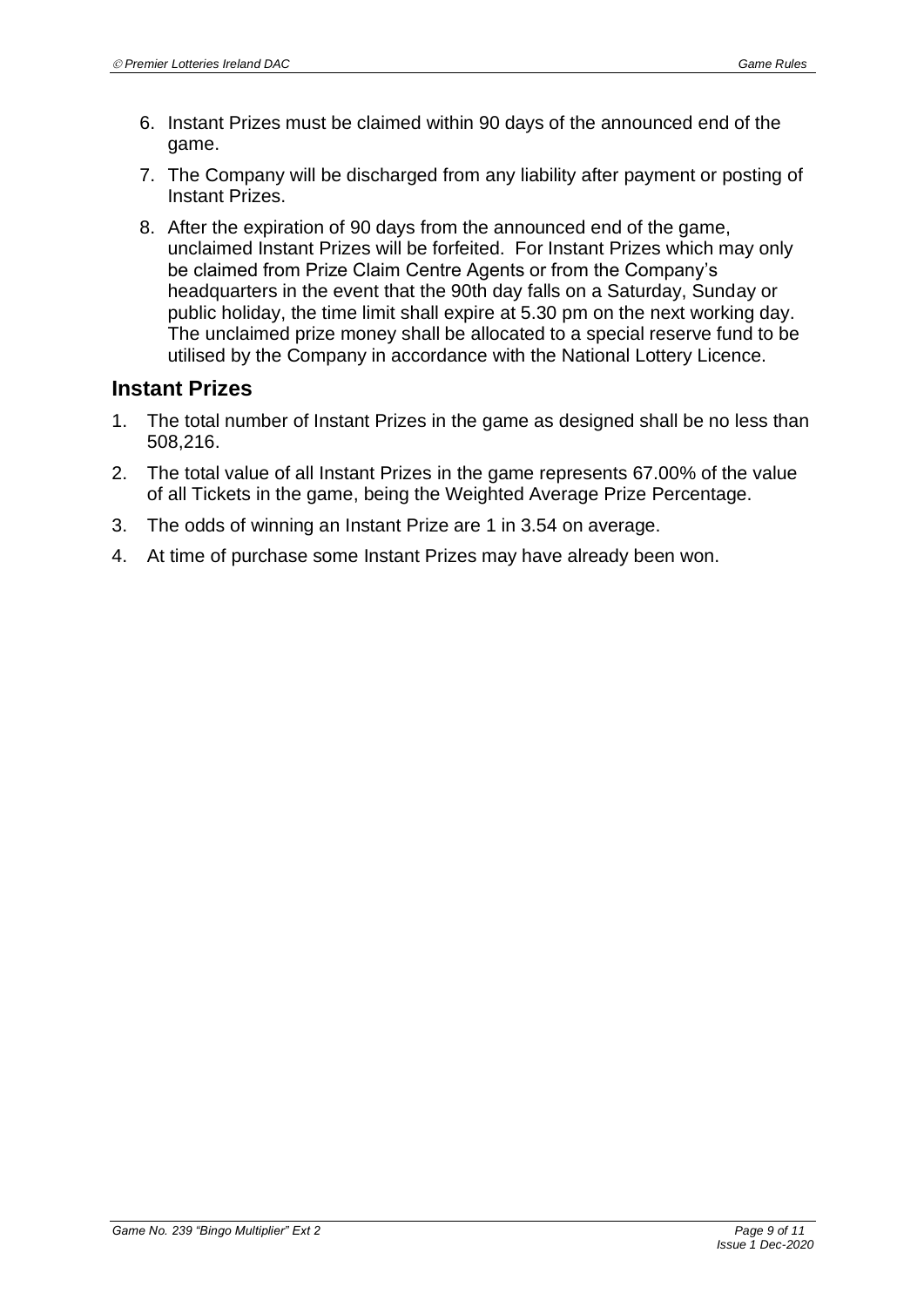#### **Prize Amounts, Number of Prizes and Odds**

|                               |                                      |                         |                  | No. of                    | No. of<br><b>Tickets in</b> |
|-------------------------------|--------------------------------------|-------------------------|------------------|---------------------------|-----------------------------|
| <b>Prize</b><br><b>Amount</b> | <b>Description</b>                   | <b>Multiplier</b>       | Approx Odds 1 in | <b>Winners in</b><br>Game | Game<br>1,800,000           |
| €5                            | €5                                   | $\mathbf{1}$            | 8.33             | 216,000                   |                             |
| €10                           | €10                                  | $\mathbf{1}$            | 25.00            | 72,000                    |                             |
| €10                           | €5                                   | 2                       | 25.00            | 72,000                    |                             |
| €15                           | $\in\! 5$                            | $\mathbf{3}$            | 46.88            | 38,400                    |                             |
| €15                           | €5 + €10                             | $\mathbf{1}$            | 100.00           | 18,000                    |                             |
| €20                           | €20                                  | $\mathbf{1}$            | 100.00           | 18,000                    |                             |
| €20                           | €5 + €5                              | 2                       | 100.00           | 18,000                    |                             |
| €20                           | €10                                  | $\overline{2}$          | 100.00           | 18,000                    |                             |
| €20                           | €5 + €5 + €10                        | $\mathbf{1}$            | 100.00           | 18,000                    |                             |
| €25                           | €25                                  | $\mathbf{1}$            | 503.36           | 3,576                     |                             |
| €25                           | €5                                   | 5                       | 625.00           | 2,880                     |                             |
| €25                           | €5 + €10 + €10                       | $\mathbf{1}$            | 652.17           | 2,760                     |                             |
| €25                           | $€5 + €5 + €15$                      | $\mathbf{1}$            | 681.82           | 2,640                     |                             |
| €50                           | €50                                  | $\mathbf{1}$            | 10,714.29        | 168                       |                             |
| €50                           | €5                                   | 10                      | 1,153.85         | 1,560                     |                             |
| €50                           | €5 + €5                              | 5                       | 1,153.85         | 1,560                     |                             |
| €50                           | €5 + €10 + €10                       | $\overline{\mathbf{c}}$ | 1,153.85         | 1,560                     |                             |
| €50                           | $€5 + €5 + €10 +$<br>€10 + €20       | $\mathbf{1}$            | 1,153.85         | 1,560                     |                             |
| €100                          | €100                                 | $\mathbf{1}$            | 6,521.74         | 276                       |                             |
| €100                          | €10                                  | 10                      | 6,521.74         | 276                       |                             |
| €100                          | €20                                  | 5                       | 6,521.74         | 276                       |                             |
| €100                          | €5 + €10 + €15 +<br>€20 + €50        | $\mathbf{1}$            | 6,521.74         | 276                       |                             |
| €200                          | €200                                 | $\mathbf{1}$            | 21,428.57        | 84                        |                             |
| €200                          | €5 + €5 + €10                        | 10                      | 21,428.57        | 84                        |                             |
| €200                          | €5 + €10 + €15 +<br>€20 + €50        | $\overline{2}$          | 21,428.57        | 84                        |                             |
| €200                          | €5 + €10 + €15 +<br>€20 + €50 + €100 | $\mathbf{1}$            | 21,428.57        | 84                        |                             |
| €500                          | €500                                 | $\mathbf{1}$            | 75,000.00        | 24                        |                             |
| €500                          | $€5 + €5 + €10 +$<br>€10 + €20       | 10                      | 75,000.00        | 24                        |                             |
| €500                          | $€5 + €10 + €15 +$<br>€20 + €50      | 5                       | 75,000.00        | 24                        |                             |
| €1,000                        | €1,000                               | $\mathbf{1}$            | 150,000.00       | 12                        |                             |
| €1,000                        | €5 + €10 + €15 +<br>€20 + €50        | 10                      | 150,000.00       | 12                        |                             |
| €5,000                        | €5,000                               | $\mathbf{1}$            | 900,000.00       | $\overline{c}$            |                             |
| €5,000                        | €500                                 | 10                      | 900,000.00       | $\overline{c}$            |                             |
| €5,000                        | €5,000                               | $\mathbf{1}$            | 900,000.00       | $\overline{c}$            |                             |
| €10,000                       | €10,000                              | $\mathbf{1}$            | 450,000.00       | $\overline{\mathbf{4}}$   |                             |
| €50,000                       | €5,000                               | 10                      | 900,000.00       | $\mathbf 2$               |                             |
| €50,000                       | €50,000                              | $\mathbf{1}$            | 450,000.00       | $\overline{4}$            |                             |

The figures above are based on a complete sale of all tickets in the game.